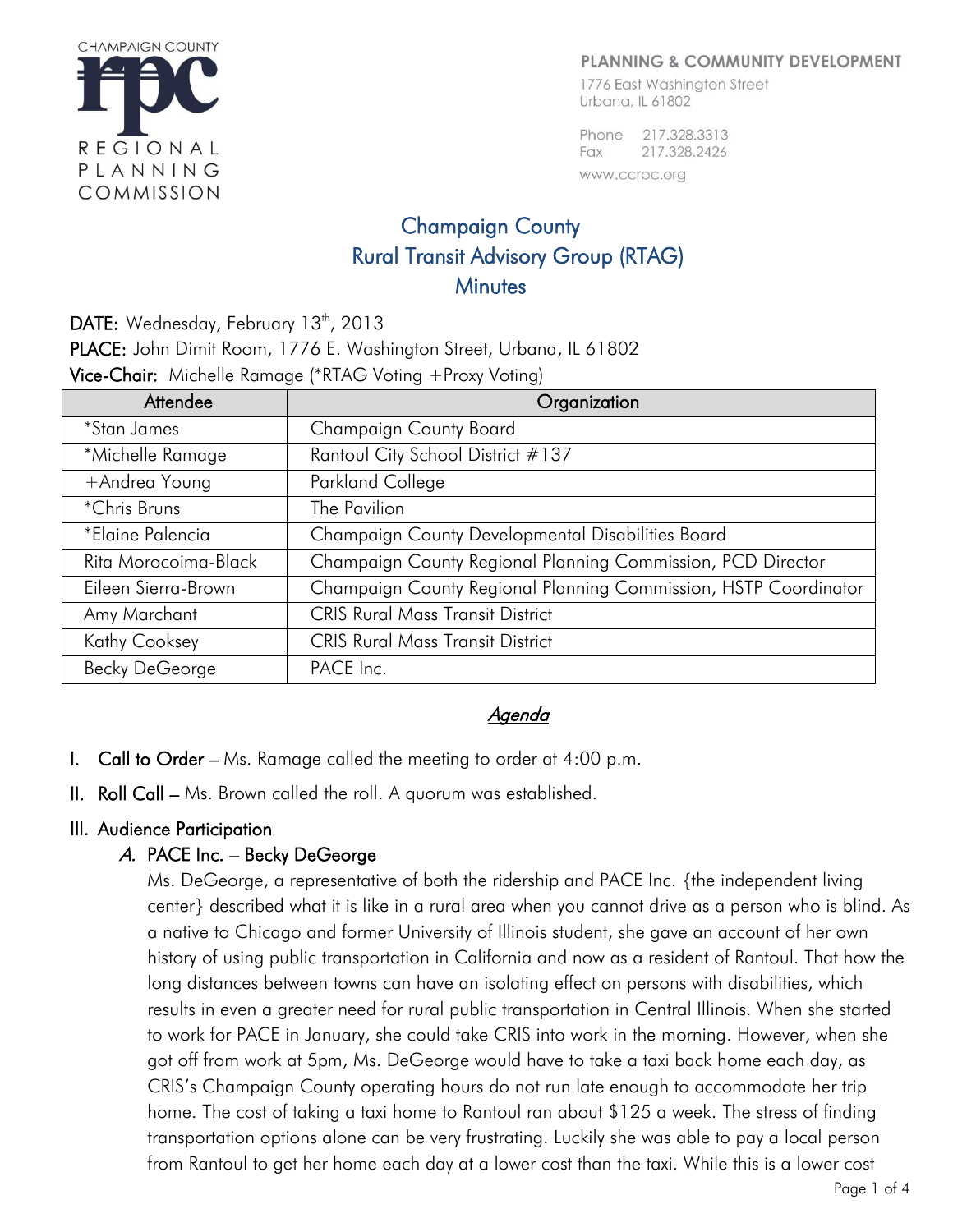option than a taxi, ride sharing limits her choices of when she leaves work and/or if after work she wants to run errands etc. Therefore, it is a big independent living and privacy issue as well as an economic impact on people's lives.

The group went around the table and introduced themselves as well as stated the organization and/or representation they were. Ms. DeGeorge asked if there were any questions. Mr. James asked how she came to move to Rantoul, if it was related to Generations of Hope – a program that pulls people from around the country to move to Rantoul; and he asked about the specifics of her work related transportation. Ms. DeGeorge responded that she had known about Generations of Hope for years and as an adoptive mother of two (with grownup children) and that it was the right time for her to make the move for the Rantoul based program. She works five days a week until 5pm from the Urbana PACE office. Mr. James agreed about the need for rural transportation but noted there are funding limitations considering the service is still fairly new in addressing the transportation gap in Champaign County.

In regards to Ms. DeGeorge leaving work at 5pm, Ms. Brown inquired what time the last bus returns to Rantoul from Champaign-Urbana. Ms. Marchant responded that the buses have to be back in the CRIS Urbana facility off of University Avenue by 5pm; therefore, the last bus from Champaign-Urban going to Rantoul leaves at 3:45pm.

Ms. DeGeorge described the people who she has met through using CRIS transportation services later into the evening. Ms. Marchant responded that CRIS would ideally like to serve until 9pm at night, but to meet this need, need to find funding to expand service to the whole county and if the demand for later service to operate. Ms. DeGeorge agreed that many times more services come down to funding availability. She also noted that it is ironic that the more people can work – the better quality of life that goes toward the funding, and results in a more active and healthy life. Mr. James agreed regarding the importance of quality of life that transportation can provide.

Ms. Ramage thanked Ms. DeGeorge for coming today and for sharing the point of view of riders and noted how important it is to see that side of the ridership.

IV. Agenda Approval – The agenda was approved (Motion James, Second Palencia, Unanimous).

## V. Approval of Minutes

A. Meeting of November 14<sup>th</sup>, 2012 – Prior to the meeting, Ms. Ramage pointed out a motion error for approving the meeting schedule. The minutes were approved as corrected (Motion James, Second Ramage, Unanimous).

## VI. Unfinished Business

#### A. Rural MTD Annexation (Non-Taxing) – Letter & Resolution

Referring to the minutes from November  $14<sup>th</sup>$ , 2012, Ms. Black described how at the last meeting RTAG agreed to annex Champaign County into the CRIS Rural MTD (also referred to as the Rural Vermilion County MTD) and for RPC to draft a resolution with a recommendation letter from the RTAG chair to the Champaign County board. In mid-December 2012, the department that oversees the rural transportation funding (Illinois Department of Transportation-Division of Public and Intermodal Transportation, i.e. "DPIT") contacted Champaign County about concerns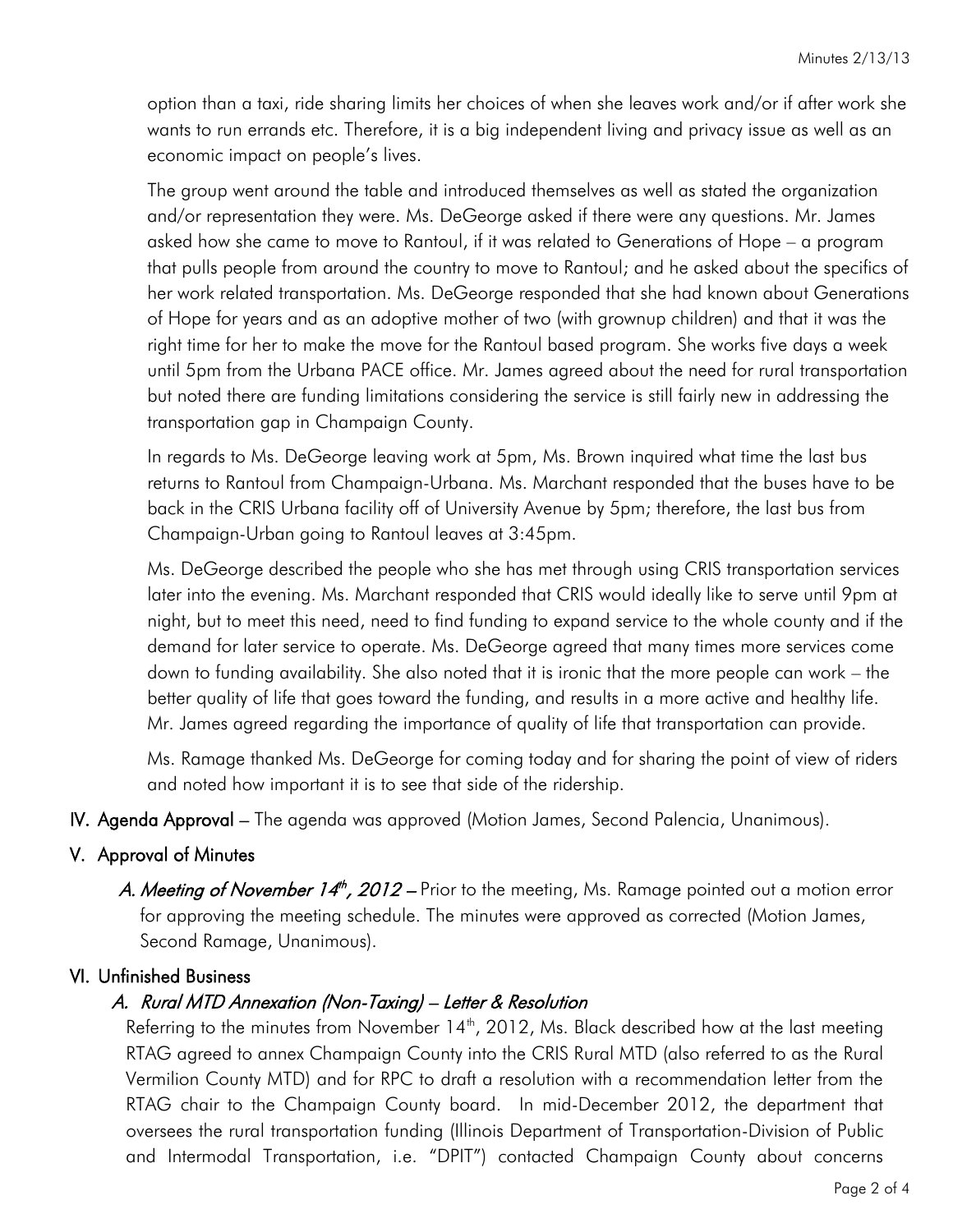regarding the current FY13 operating grant agreement as well as concerns over the intergovernmental agreement submitted by RPC back in July 2012.

Note: back in June when DPIT provided the FY13 grant application – there were no special requirements regarding the existing intergovernmental agreement and/or application. Therefore, the application was submitted by CRIS on behalf of the Champaign County in July and the corresponding resolutions were passed by the county board in August. DPIT took an additional four months to process the FY13 grant application. Ms. Black commented that originally, when IDOT contacted RPC they indicated they would process reimbursements to CRIS while the intergovernmental agreement was reworked by the County to address their new requirements (i.e. receive IDOT concurrence). However, by early January their staff came back with additional, non-specific concerns, and stated that the entire FY13 application and reimbursements were on hold until it was altered again and adopted by the county board. When RPC staff asked for further clarification and/or examples to address these concerns – various responses were provided by various DPIT staff members.

Therefore, Ms. Black, Ms. Brown, and Mr. (Cameron) Moore traveled to DPIT's Chicago office to resolve issues and move forward. During the last Monday's meeting, when asked what the underlying problem was, IDOT-DPIT's deputy director responded that their legal counsel had issued a legal opinion whereby the appropriation for the state funding requires the county (not the operator) to have signature authority, even though Champaign County has the CRIS's CEO as the authorized signature for fiscal requisitions. As a result, payments for transportation services to CRIS are eight months behind. During the meeting, Ms. Black pointed out how it had been over six months since the application was turned in, and that with such a delay could result in temporary stoppage in transportation services in the county. DPIT recognized that the Champaign County was the first grantee to address their concerns, which stemmed from the past templates IDOT use to provide give new grantees (hence there was no working example they could provide to the county). Other grantees would be required to make the same/similar changes as Champaign is making now. As the new requirements were related to state's funding, and in recognition of delayed application process with staffing shortages, DPIT agreed to "priority process in four weeks" the federal portion of the contract and get reimbursement checks moving as fast as possible.

While the possible MTD annexation would not go into effect until FY14 (July 1), the letter and resolution for annexing into the Rural MTD was postponed until the current fiscal year's agreement issues could be resolved. Ms. Black and Ms. Brown met with Ms. Marchant the day before. Ms. Marchant indicated that CRIS could continue service if the federal requisitions were approved.

## B. New Intergovernmental Agreement (Per IDOT) – FY13

Based on the discussion of the new intergovernmental agreement, the group discussed the importance of CRIS clearly communicating to the county board that rural MTDs typically are nontaxing bodies, as CRIS is in Vermilion County. The next step will be to meet with Deb Busey once the new intergovernmental agreement for FY13 is in place.